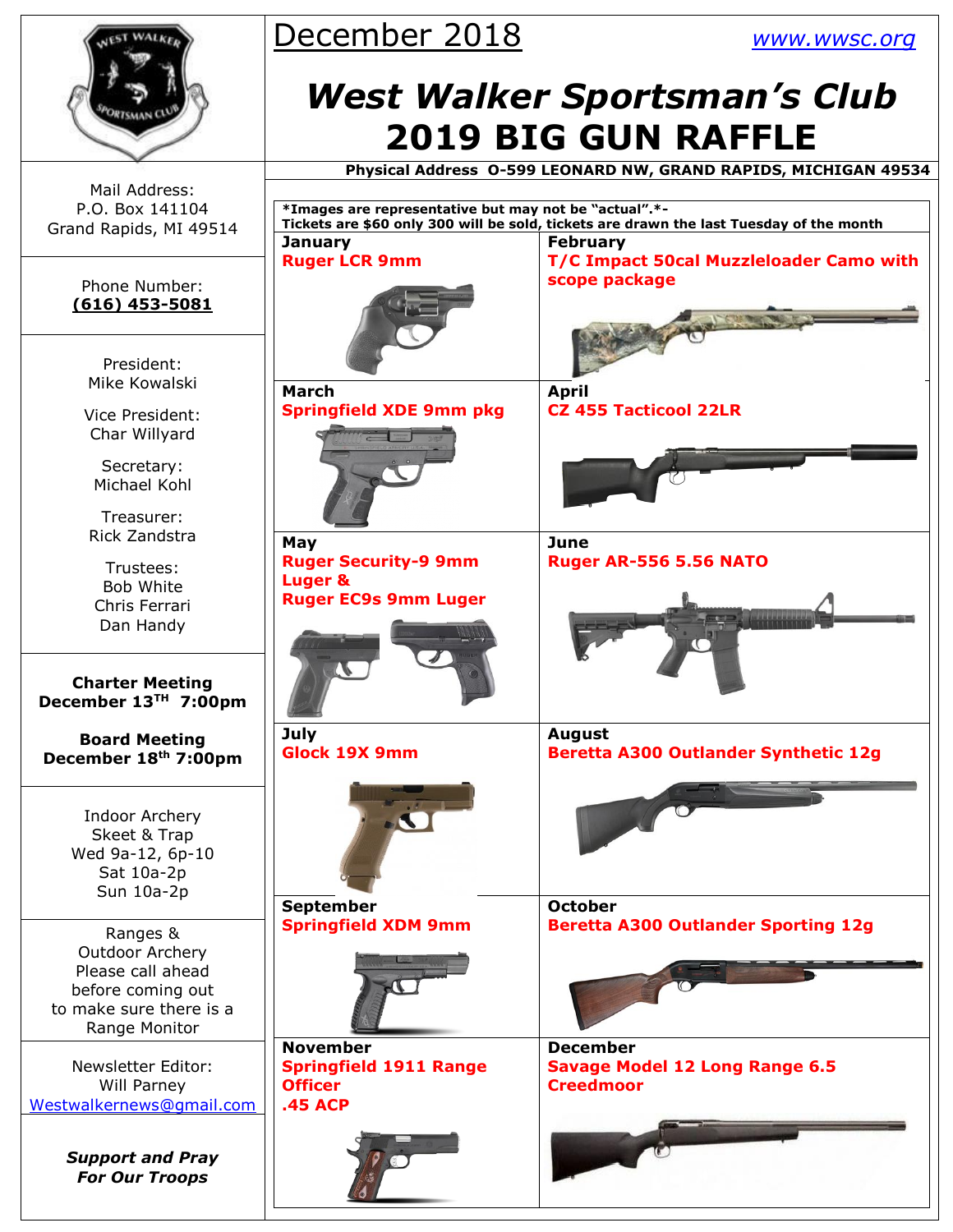

# 2019 Sportsman's Banquet Grand Prize Raffle: **3 Gun Package**



Tickets are \$10.00 each or 3 for \$25.00, available at the range office, shooting desk or mail your check to: WWSC PO Box 141104 GR, MI 49514 with the # of tickets and name of the person the tickets are for. Tickets purchased as 3/\$25 MUST be to the same person.

> Drawing to be held Saturday, March 23, 2019 at the West Walker Sportsman's Banquet (Need not be present to win)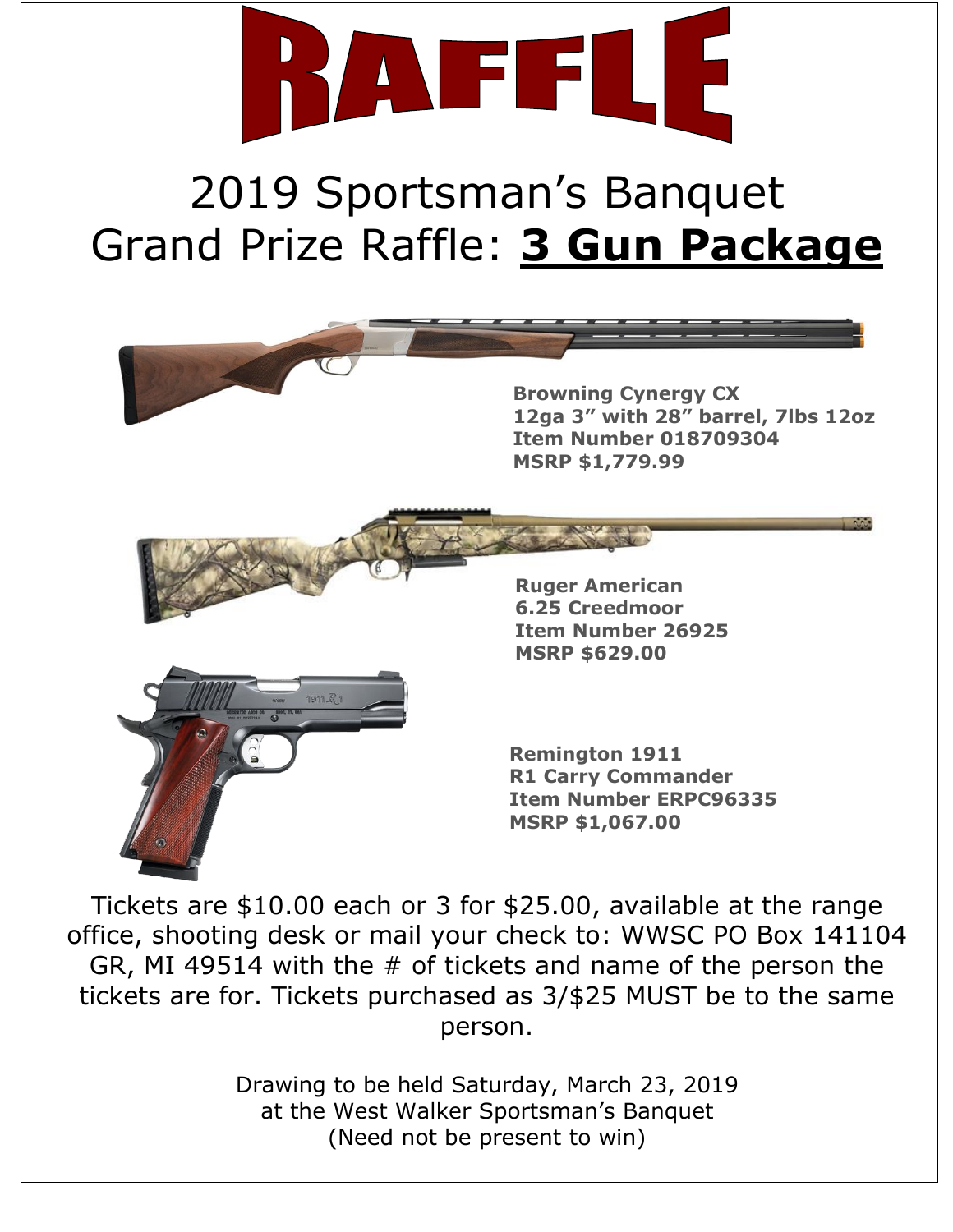

# **Winter 2019 Youth Archery**

West Walker Sportsman Club will be hosting youth archery opportunities during the winter of 2019 at the indoor archery range. The program will be an 8 week classes starting Saturday January 19th and ending Saturday March 9th.

This program is designed for youth with little or no experience to learn safety, proper archery form, and have fun. All equipment is provided, but own equipment can be used. The class will be taught by USA Archery Certified Instructors who have had several years' experience teaching youth archery in multiple settings.

#### **1) Beginning Archery**

- Saturday mornings at **10:00am**
- Instruction is on basic form, safety & FUN
- Equipment is provided
- Variety of targets
- Younger kids ok (with parent if needed)
- Drop ins are welcome if room allows, great way to try out archery
- 7 weeks of indoor instruction & the "Carnival of Chaos" pizza party to end the class
- **Class is limited to 12 students**

#### 2) **Advanced Beginner Archery**

- Saturday mornings at **11:00am**
- Requires minimal shooting ability and desire to advance
- Equipment is provided
- Class focus will be to improve each student's shooting ability
- Variety of targets
- Structured weekly lesson plan with specific skills to develop proper shooting form
- 7 weeks of indoor instruction & the "Carnival of Chaos" pizza party to end the class
- **Class is limited to 12 students.**

The cost will be a one-time \$40.00 signup fee for targets/supplies/pizza party that includes the \$2.00 per week range fee payable with cash on the first day. Contact Jerry Schondelmayer for more information or to sign up your young archers.

Jerry Schondelmayer Shannon Griffin and Shannon Griffin and Shannon Griffin and Shannon Griffin and Shannon Griffin Level 2 USA Archery Instructor Level 1 USA Archery Instructor 616-836-0025 616-283-2879 jerry\_schondelmayer@yahoo.com sew-4-fun@att.net

# **PRE-REGISTRATION REQUIRED**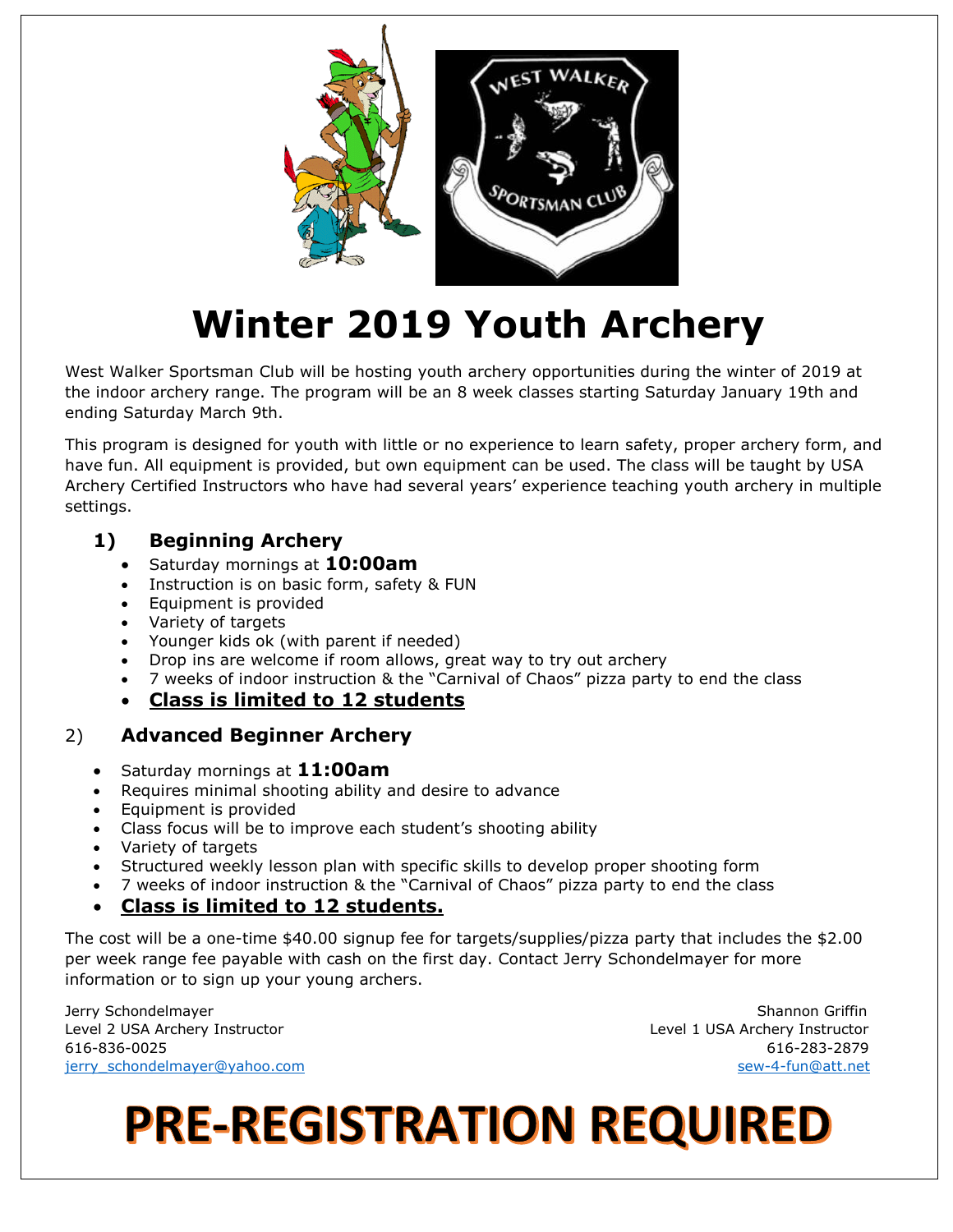| <b>News from the Shotgun Desk</b> |  |
|-----------------------------------|--|
|-----------------------------------|--|

| <b>Winter League</b>                                                                                             | <b>Upcoming Events</b>                                                                                                                                                                                                                                                     |  |  |
|------------------------------------------------------------------------------------------------------------------|----------------------------------------------------------------------------------------------------------------------------------------------------------------------------------------------------------------------------------------------------------------------------|--|--|
| <b>Skeet</b><br><u>Trap</u><br>5 Man Teams<br><b>5 Man Teams</b><br>Doubles 2 Man Teams<br>20 ga, 2 Man Teams,   | <b>Trap and Skeet Clinic</b><br>Trap December 19:30am<br><b>Skeet</b> December 8 9:30am<br>Cost - Donation                                                                                                                                                                 |  |  |
| <b>Doubles 2 Man Teams</b>                                                                                       | These are open to new shooters as well<br>as experienced shooters wanting to learn<br>how to shoot and to those who like to<br>improve their shooting form and skills.<br>Each clinic has a video made by world<br>class shooters, which has great<br>information.         |  |  |
| Information<br>The 5-stand will be open every<br>Saturday and Sunday during regular hours. Weather<br>permitting | After the video there will be shooting, to<br>show and help you with form and<br>shooting. Bring your gun and 4 boxes of<br>ammo.(SHOT SIZE MUST BE 7 1/2 OR<br><b>SMALLER I.E. 8, 8 1/2 or 9)</b> Ammo also<br>available for purchase.<br>Plan on being there for a while |  |  |

We are going to start Winter League different this year. We are starting Winter League on December 15/16 with sign-up and a PANCAKE BREAKFAST both days. You can start shooting for score on that day also. It is a pancake breakfast with all you can eat for \$3.00. So, come on out sign-up for winter league and have breakfast. Let's make this a huge success and keep the cooks real busy making all those pancakes. We are going to start early so it will give you more time to get your 4 rounds in by the end of January on the 27th. This will also allow you to shoot ahead so if you are going to be gone. This is for classification of teams and events. Then you MUST be current each week , thereafter, to avoid any penalties to your score. Stop by the club for more details. SO, GET YOUR TEAMS TOGETHER AND COME-ON OUT.

The Monday Night Archery League starts January 7, 2019 at 6:00pm and ends March 11. That's 10 rounds. There will be a potluck banquet held March 30 at 5:30pm. The price is \$70.00 for members,\$60 for Charter Members and kids shoot for half price. You must be a member to shoot in this league. The deadline for sign up is Monday December 24. Sign up at the shooting desk or range office. Call Chris Ferrari at (616) 299-4712 if you have any questions.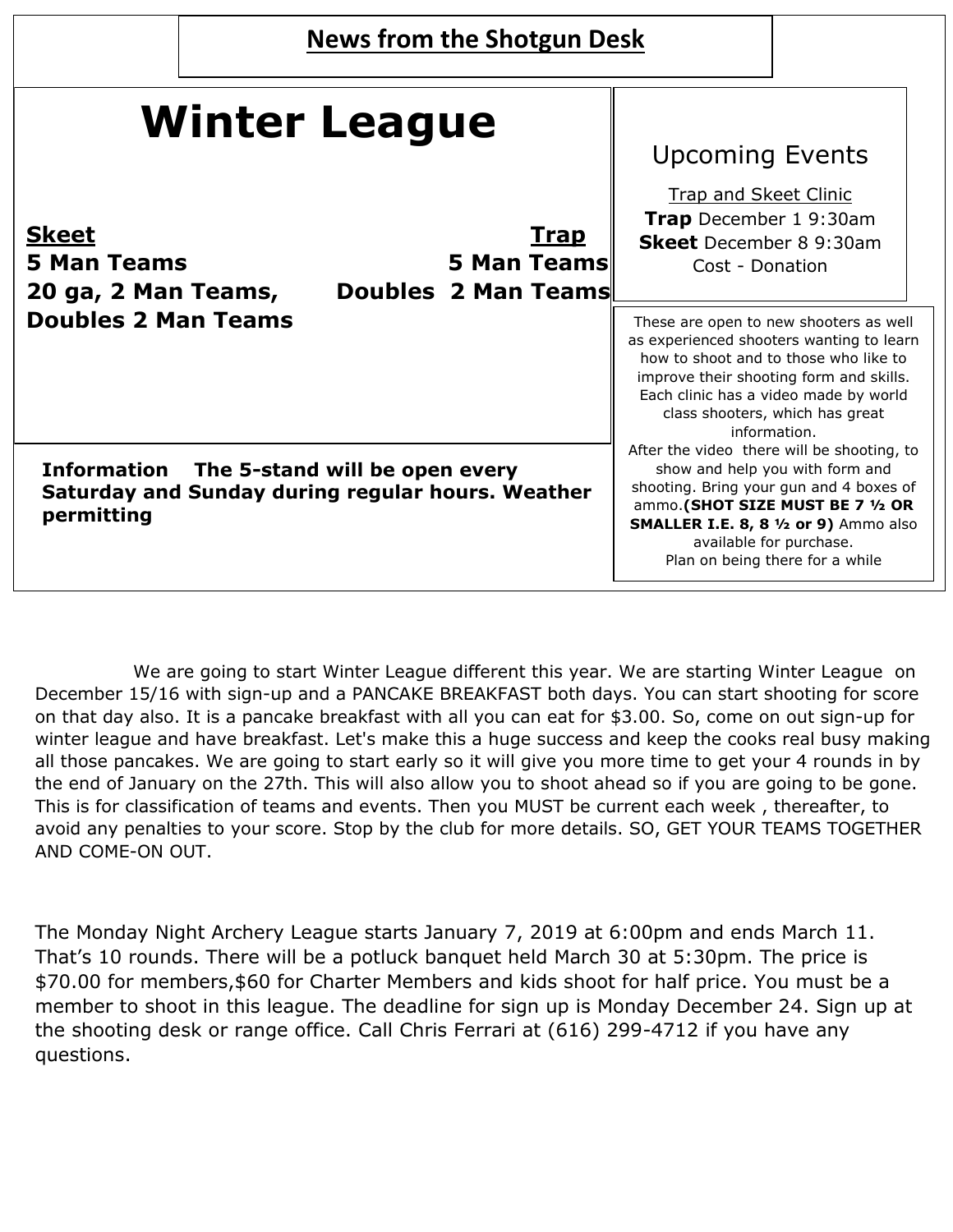

### **SATURDAY LUNCHES STARTING IN DECEMBER**

Our kitchen will open every Saturday starting





**December 1st .**

Each week we will offer a \$3.00 lunch. Service will be offered 11:30 AM to 12:30 PM only. Week 1: Hot dog & potato chips Week 2: Grilled Cheese sandwich & tomato soup Week 3: Hamburgers & potato chips Week 4: Sloppy Joe's & potato chips Week 5: (when they happen): to be announced.



#### **VOLUNTEERS NEED FOR SATURDAY LUNCH SERVICE** 2 HOURS SHIFTS, 11:00 AM TO 1:00 PM. SET UP, COOK AND SERVE FOOD, THEN CLEAN UP. TRAINING AND PROCEDURE MANUAL WILL BE PROVIDED. CONTACT GLORIA VON DER HEIDE AT (616) 454-7454 O[R G\\_VONDERHEIDE@YAHOO.COM](mailto:g_vonderheide@yahoo.coM)



# UPCOMING FUN SHOOTS

The fun shoots are coming back the beginning of 2019, Come join the fun! As always, we will have themed targets, dinner, games, and prizes Save the following dates

All fun shoots are on Saturdays at 3:00pm

January 26, 2019 Chinese New Year February 16, 2019 Pistol Partners for Cupid March 16, 2019 Leaping Leprechauns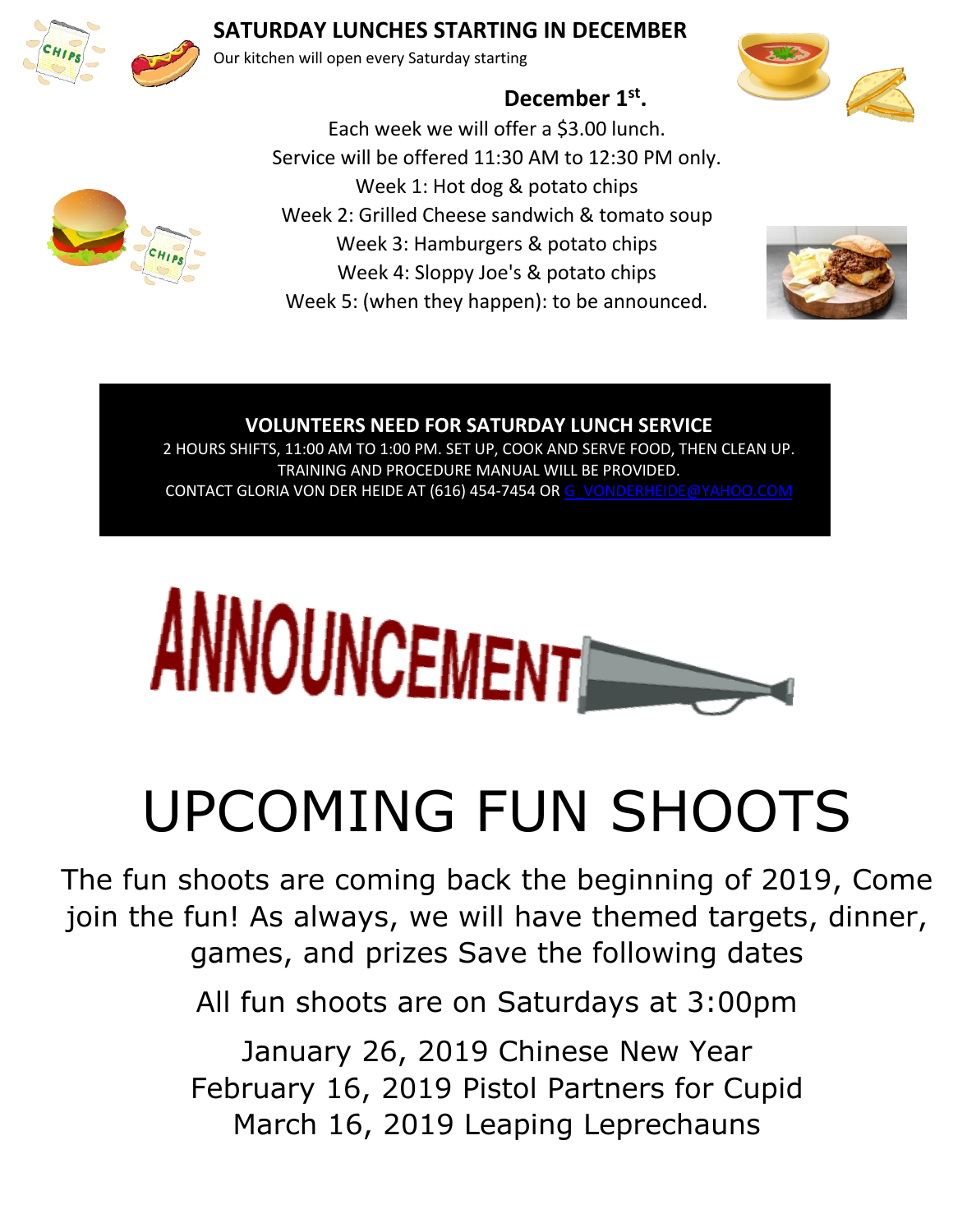## **TOMMYGUNS TRAINING**

Tom O'Brien Chief Range Safety Officer, Instructor

> Classes available in west Michigan for: CPL Range Safety Officer Introduction to the handgun Family firearm safety

616-920-1701 tommygunsmi@gmail.com http://TommygunsTraining.com

## **NO CLASSES SCHEDULED**

## **MORE CLASSES COMING SOON**

**Did You Know that WWSC is a non-profit organization that is run by Charter Members who volunteer their time? We are always looking for good people who are interested in becoming Charter Members to help us keep this club open. If you are interested, please speak with any Charter Member for more information**

## **December Range Hours**

#### **Dec 1 – 31**

**Mon – Sat: 9:00am – 5pm Sundays: 10:00am – 5pm [Link for range rules](http://www.wwsc.org/img/ranges/RangeRules.pdf)**

**We have an ongoing need of cardboard for our rifle and pistol ranges. Minimum size is 24 inches x18 inches, If you have any that you can donate please contact: [wwscrangecommittee@gmail.com](mailto:wwscrangecommittee@gmail.com?subject=Cardboard) or Fran Handy 616-443-0668.** 

**West Walker Sportsman Club is looking for range monitors**

**to check memberships on the rifle & pistol ranges in 4 -6 hour shifts.** 

**No experience necessary, we will train you.** 

**You will be provided a list of available time slots to fill.** 

**If you have any Questions or would like to setup training to be a Range Monitor please contact** 

**[wwscrangecommittee@gmail.com](mailto:wwscrangecommittee@gmail.com)**

**Monitors will receive free annual membership renewal for working 100 hours.** 

**These are voluntary positions.** 

**Range monitors that work 2 full shifts a month will be able to use the indoor pistol range NO GUESTS**

| <b>2018 Big Gun Raffle Winners</b> |                                             |      |                       |  |  |
|------------------------------------|---------------------------------------------|------|-----------------------|--|--|
| <b>Jan</b>                         | <b>Ruger Predator 6.5 Cal</b>               | #250 | <b>Bill Tingley</b>   |  |  |
| Feb                                | Ruger SR22 .22LR                            | #59  | <b>Rich Ponstein</b>  |  |  |
| Mar                                | <b>Henry Golden Boy .22LR</b>               | #272 | <b>David Dorr</b>     |  |  |
| Apr                                | Ruger LCR .38 Special +P                    | #117 | <b>Michael Lehman</b> |  |  |
| May                                | <b>Remington V3 12g Semi-Auto</b>           | #64  | <b>Mike Jeffery</b>   |  |  |
| Jun                                | <b>Glock 43 9mm Special Edition</b>         | #23  | <b>Jeff Bodary</b>    |  |  |
| Jul                                | Browning AB3 7mm pkg w/Nikon Scope          | #159 | <b>Denny Fuller</b>   |  |  |
| Aug                                | <b>Ruger Mark IV Target SS 22LR</b>         | #246 | <b>Dale Kuikstra</b>  |  |  |
| <b>Sep</b>                         | Tikka T3 Stainless 22-250 Cal               | #46  | <b>Tonya Vasold</b>   |  |  |
| Oct                                | Ruger SR1911 SS 9mm                         | #268 | <b>Nadine Farran</b>  |  |  |
| <b>Nov</b>                         | <b>Springfield Armory Saint AR15 23 Cal</b> | #169 | <b>Gary Blakeslee</b> |  |  |
| <b>Dec</b>                         | FNH FNX 45 Tactical 45ACP                   |      |                       |  |  |